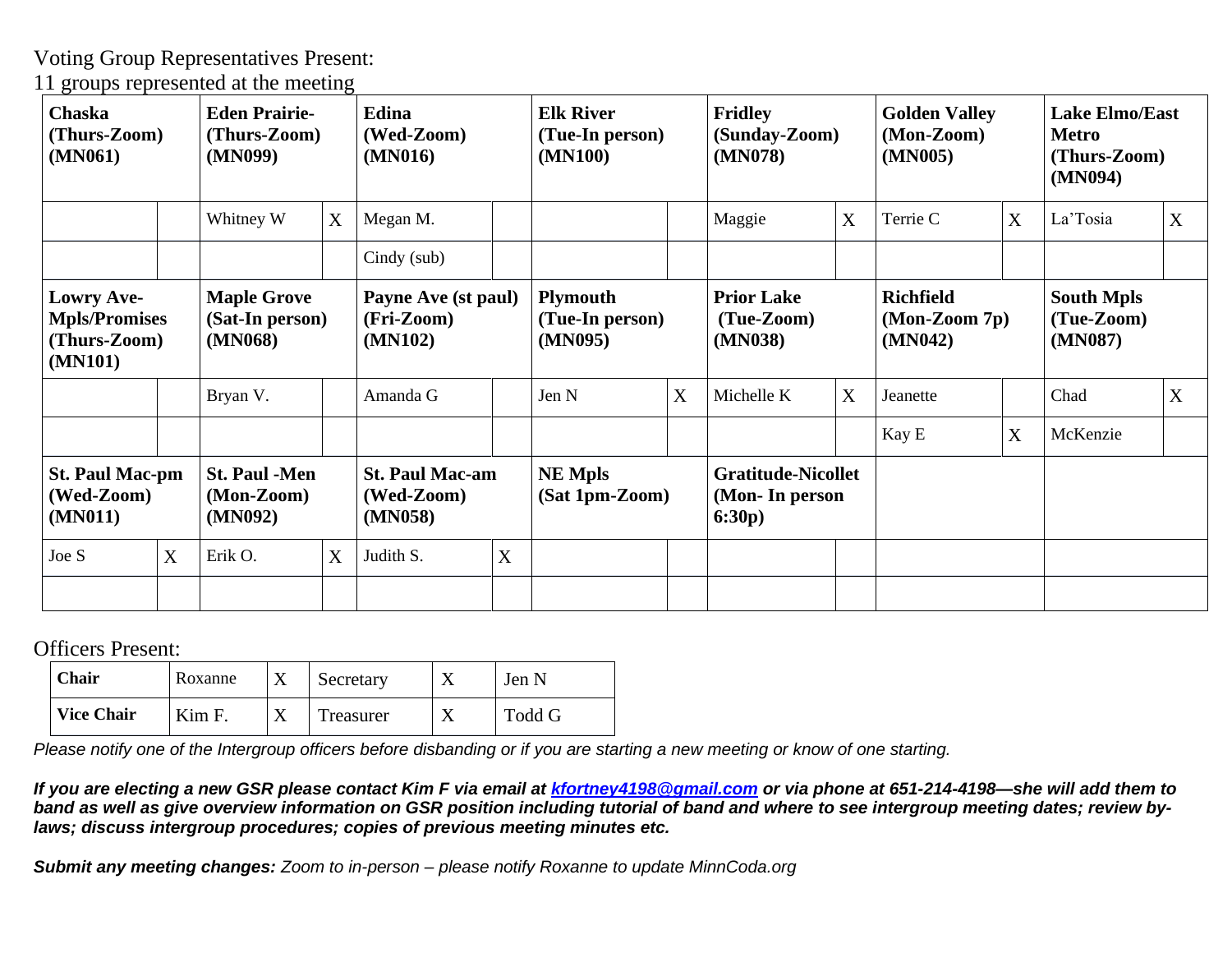## Next Meeting: **May 15, 2021**

Location- Zoom

Business and Agenda Item Reminders: Due to our limited time for business, agenda items must be submitted to the Secretary at least two weeks prior to the meeting. Issues not on the agenda may be tabled for a later date. Please remember to discuss any upcoming motions at home groups to prepare for voting. Please remember to *distribute meeting minutes from Intergroup to Home groups.*

## MOTIONS:

| <b>Motion</b>                                               |  | 2nd | For                                                                                                                                                                                                                                                                                                                                                                                                                                                                                                                                                             | <b>Opposed</b> | <b>Abstain</b> | <b>Other Notes</b> |  |  |
|-------------------------------------------------------------|--|-----|-----------------------------------------------------------------------------------------------------------------------------------------------------------------------------------------------------------------------------------------------------------------------------------------------------------------------------------------------------------------------------------------------------------------------------------------------------------------------------------------------------------------------------------------------------------------|----------------|----------------|--------------------|--|--|
| January meeting minutes<br>X                                |  |     | 15                                                                                                                                                                                                                                                                                                                                                                                                                                                                                                                                                              | $\theta$       | $\mathbf{0}$   | All in favor       |  |  |
| AGENDA:                                                     |  |     |                                                                                                                                                                                                                                                                                                                                                                                                                                                                                                                                                                 |                |                |                    |  |  |
| <b>Items/Topic</b><br><b>Discussion</b>                     |  |     | <b>Decision Action Needed or Follow/Up</b>                                                                                                                                                                                                                                                                                                                                                                                                                                                                                                                      |                |                |                    |  |  |
| <b>Opening Prayer</b><br>Intro<br>Welcome and Introductions |  |     |                                                                                                                                                                                                                                                                                                                                                                                                                                                                                                                                                                 |                |                |                    |  |  |
| <b>Treasurer Report</b><br>Report given by Todd             |  |     | Encourage 7th tradition in group meetings. Part of our recovery. Supporting the program<br>that supports us.<br>Working for some to put link to MinnCoDA.org donation page:<br>$\bullet$<br>https://minncoda.org/contact-us/<br>or CoDA.org donation link in the chat during the meeting.<br>You can do MinnCoDA link and/or CoDAWorld PayPal link.<br>We have a current balance \$4857.34<br>If your group makes an intergroup donation by PayPal, please notify Todd with the<br>details. This way we know if this donation is from a group or an individual. |                |                |                    |  |  |
| <b>News</b><br>Please announce:                             |  |     | New monthly boundaries workshop for MEN has begun. Held the last<br>Saturday of each month thru August from 1-3pm via Zoom.<br>The next Women's Boundaries Monthly meeting will be Saturday, April 10th<br>from 1-2:30pm.<br>Find more info and the links to join either meeting at<br>https://minncoda.org/fellowship-events/workshops-retreats/                                                                                                                                                                                                               |                |                |                    |  |  |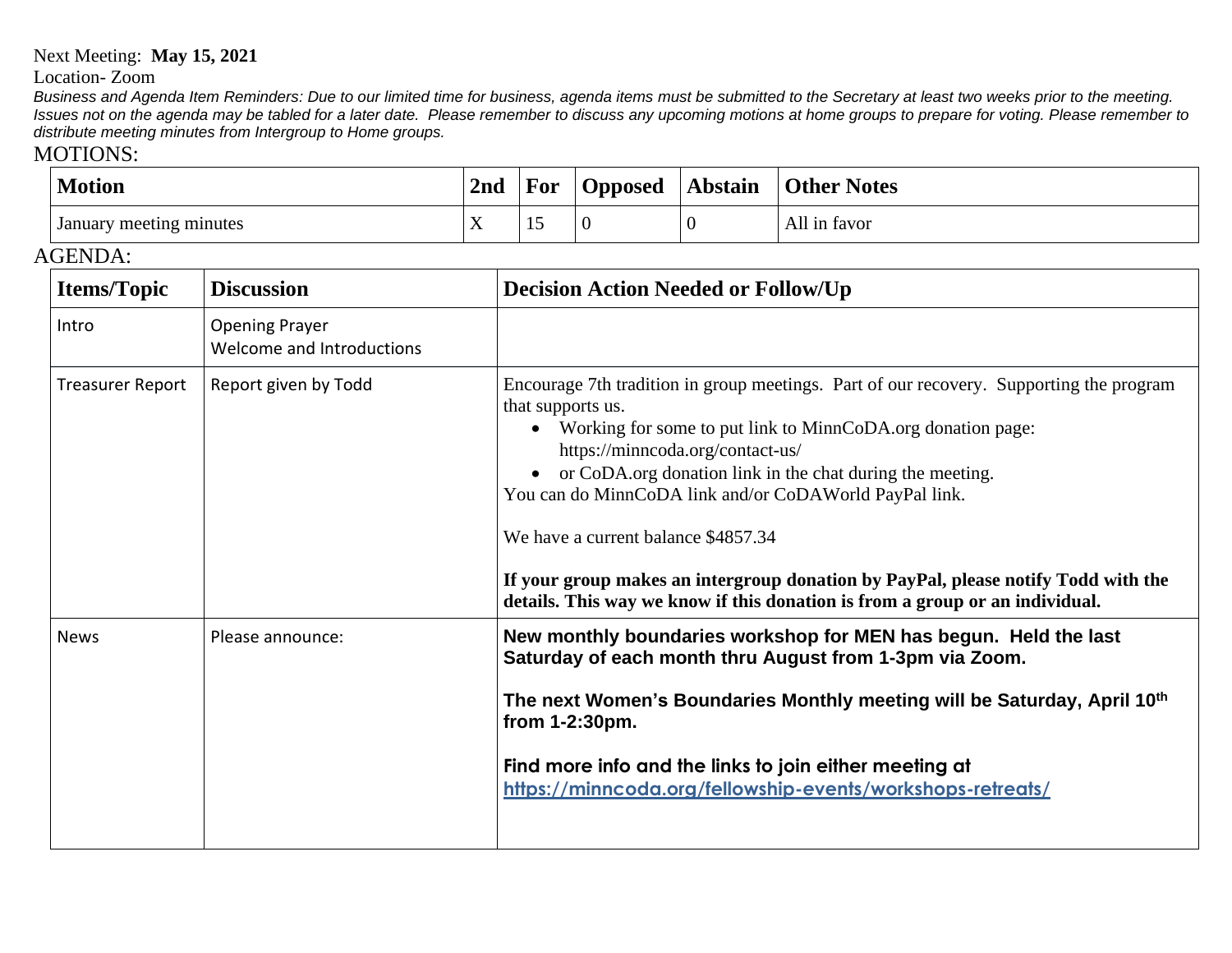| Call to volunteer | Unrepresented groups/meetings                                                                                              | Review of groups without a GSR. Roxanne asked for volunteers to check-in with<br>these groups as a rep of Intergroup, and give a little pitch for service as a group<br>rep.                                                                                                                                                                                                                     |
|-------------------|----------------------------------------------------------------------------------------------------------------------------|--------------------------------------------------------------------------------------------------------------------------------------------------------------------------------------------------------------------------------------------------------------------------------------------------------------------------------------------------------------------------------------------------|
|                   |                                                                                                                            | Our fabulous volunteers<br>Maggie- Chaska<br><b>Roxanne - Elk River</b><br>Joe - Lowry Ave<br>Eric - Payne Ave<br>Kay - Mac am<br>La'Tosia - NE Mpls                                                                                                                                                                                                                                             |
|                   |                                                                                                                            | Outreach to out-state groups report from Joe:<br>Some aren't meeting at all due to low Covid attendance. No indication of meeting<br>on zoom. He is gathering data as to which groups are meeting, would like to<br>continue, would like to have some involvement in Intergroup.                                                                                                                 |
|                   |                                                                                                                            | As a group and at some point, Intergroup will need to decide if we stay on zoom or<br>go in-person.<br>Would be nice to get back to having a speaker after the biz.                                                                                                                                                                                                                              |
|                   |                                                                                                                            | Intergroup has had better turnout when in-person due to extra observers/visitors<br>from host group/speaker part.                                                                                                                                                                                                                                                                                |
|                   |                                                                                                                            | Could we add a coffee-break, speaker break on zoom, or a shorter share of<br>experience strength and hope?                                                                                                                                                                                                                                                                                       |
|                   |                                                                                                                            | We will table this decision for a future meeting.                                                                                                                                                                                                                                                                                                                                                |
| Committee         | 2021 has been declared the Year of<br>Service in CoDA.<br>Brainstorming/discussion on what                                 | Kim read "Why do service work? How can service work advance my recovery?"<br>from the CoDA.org website.                                                                                                                                                                                                                                                                                          |
| Brainstorm        | service in CoDA means to one's<br>personal recovery and ways to<br>encourage and support service within<br>the fellowship. | Break out into three small groups lead by Roxanne, Kim and Jen for 10 minutes to discuss<br>service questions outlined by Kim.<br>How do we get people in the wider fellowship involved in service?<br>$\bullet$<br>What challenges do your home groups face when asking for volunteers?<br>٠<br>Do newcomers understand what service is and how it supports their personal<br>recovery in CoDA? |